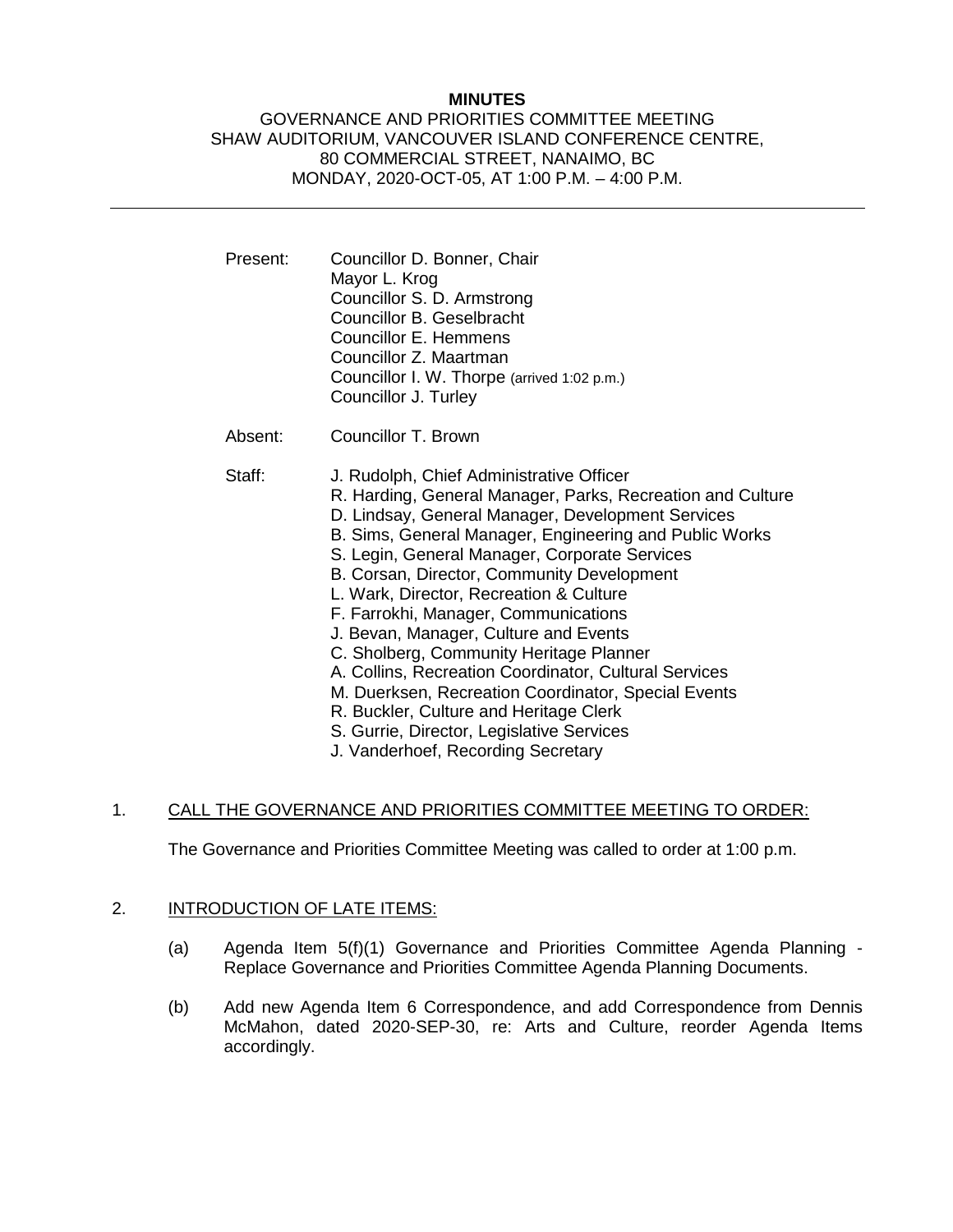## 3. APPROVAL OF THE AGENDA:

It was moved and seconded that the Agenda, as amended, be adopted. The motion carried unanimously.

Councillor Thorpe entered the Shaw Auditorium at 1:02 p.m.

# 4. REPORTS:

# a. COMMUNITY WELLNESS/LIVABILITY:

(1) Building Community through Arts and Culture

Introduced by Richard Harding, General Manager, Parks, Recreation and Culture.

(1) Poetry reading "The Change I Want to See" by Valina Zanetti, Nanaimo Youth Poet Laureate

Introduced by Julie Bevan, Manager, Culture and Events.

Valina Zanetti, Nanaimo Youth Poet Laureate, provided a poetry reading.

(2) Nanaimo's Cultural Cornerstones: Collaboration, Leadership and Community Resilience

Introduced by Julie Bevan, Manager, Culture and Events.

## Presentation:

- 1. Bruce Halliday, General Manager, The Port Theatre, Carolyn Holmes, Executive Director, Nanaimo Art Gallery, and Sophia Maher, General Manager, Nanaimo Museum, provided a presentation. Highlights included:
	- Introduction of each organization: Nanaimo Museum, Nanaimo Art Gallery and The Port Theatre
	- The community is enhanced by deeper collaboration and the nurturing of creative endeavors
	- Commitment to working with the City to ensure City owned cultural facilities are well cared for, cost effective, and artistically and culturally relevant
	- Importance of providing supportive, safe and equitable work places for employees and programing that engages Nanaimo citizens
	- All three organizations have secured funding from Provincial and Federal government to support their on-going stability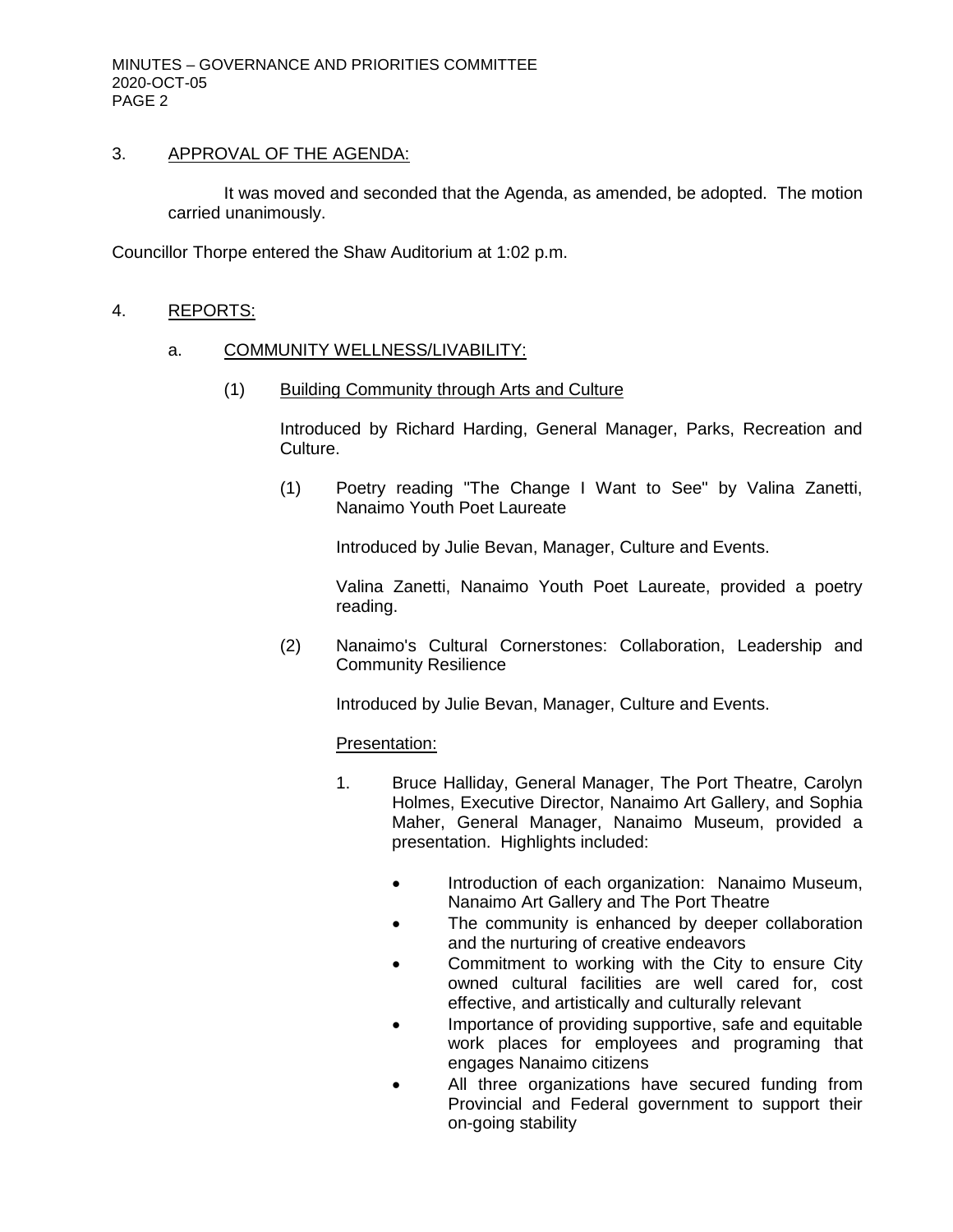- During COVID-19 the three organizations have supported each other by sharing critical safety policies, sharing communications, developing some shared membership benefits and providing moral support
- Planning ways to adapt to COVID-19 in 2021
- The Port Theatre, Nanaimo Art Gallery and Nanaimo Museum aim to show best practices across their industries and provide leadership roles
- Provide accessible opportunities to connect with cultural heritage, live performances and contemporary art
- Reducing barriers to participation:
	- o At The Port Theatre approximately 2,000 free tickets were distributed to local service agencies, and offered \$5 tickets to high school students
	- o Admission to the Nanaimo Art Gallery is by donation and they offer bursaries for teen programs
	- o The Nanaimo Museum keep their entrance fees very low and access to the Bastion is by donation
- Committed to excellence in school and youth programing to expose young people to arts and culture
- The services provided by these organizations are the cornerstones of a healthy community
- The three organizations employ 28 full-time employees, 28 part-time employees, and between 40-60 casual staff with a combined payroll of over \$2 million annually
- These organizations attract young professionals to the **City**
- Estimate they attract approximately 200,000 patrons annually to the downtown core which supports the surrounding businesses
- Well positioned to thrive into the future and help grow a healthy community
- Acknowledged the importance of reconciliation and decolonization and are taking action through learning opportunities, professional development, and working to become aware of biases to eliminate racism
- The Port Theatre hosts artists from across the country to share insight into different cultures and the diversity of Canada
- The Nanaimo Art Gallery continues to work with Snuneymuxw First Nation to bring people together to learn through art, current exhibit features 11 Indigenous artists
- The Nanaimo Museum works with Snuneymuxw First Nation and Metis elders/knowledge keepers to develop new programs and update exhibitions, they have a number of school programs and promote local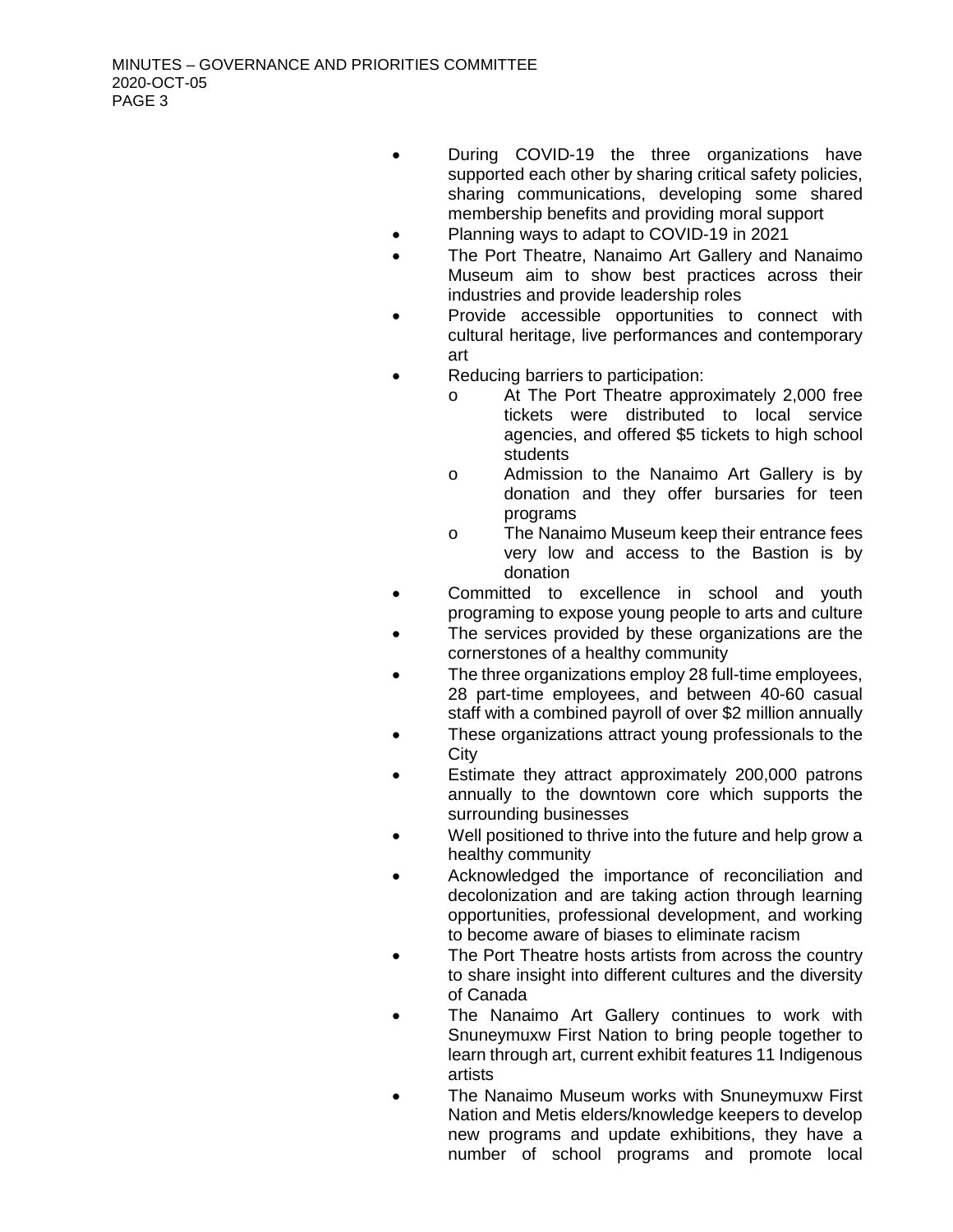Indigenous artist through promotion and sales of their artwork in the gift shop

• Recently the Nanaimo Museum has been working on the introduction of a repatriation policy to revitalize Coast Salish art on Vancouver Island

Committee discussion took place with the presenters. Highlights included:

- Plans for COVID-19 recovery programing:
	- o The Port Theatre:
		- Has reopened with a maximum capacity of 50 audience members
		- COVID-19 devastated their revenue but they have taken advantage of the Federal Wage Subsidy Program and cultural spaces money to install video streaming
		- **•** Determined to continue operating as much as possible
		- **Hosting the Spotlight Series which has separate Federal and** Provincial funding
		- **Prepared to continue at this level through 2021 with hopes of larger** audiences after 2021
	- o The Nanaimo Museum:<br>Revenues have also
		- Revenues have also been reduced to almost nothing but they have stable funding
		- **Have shifted their focus to provide impactful programing remotely**
		- Currently focused on school programing
		- Have implemented timed entry to the facility
		- Reviewing operation and focusing on opportunities and training
	- o The Nanaimo Art Gallery:
		- Closed for a number of months but has reopened with reduced hours
		- **Struggling with programing due to limited space**
		- **Looking to expand the space**
		- Current physical distancing requirements limit participants to six in a program which does not break even
		- **IMPLEMENTED MASK policies in the galleries**
		- **Trying to accommodate people working without sharing spaces**
- Status of the Sports Hall of Fame:
	- o The Nanaimo Museum manages the Nanaimo Sports Hall of Fame and they are discussing options to adjust timeframes with the Canadian Sports Heritage Association. They anticipate putting forward calls for nominations soon
- Potential for these organizations to survive 2020 being reliant on the Canadian Emergency Response Benefit (CERB):
	- o The Nanaimo Museum has reduced spending and will be able to cover wages if CERB runs out with possible exception of part-time staff
	- o The Nanaimo Art Gallery is no longer taking advantage of CERB, but have some emergency funding from Canadian Heritage
	- o The Port Theatre has not laid off any full-time staff and plan to use the Federal Wage Subsidy through to June 2021, may need to use some of their surpluses but are trying to minimize that to save money for future stimulating work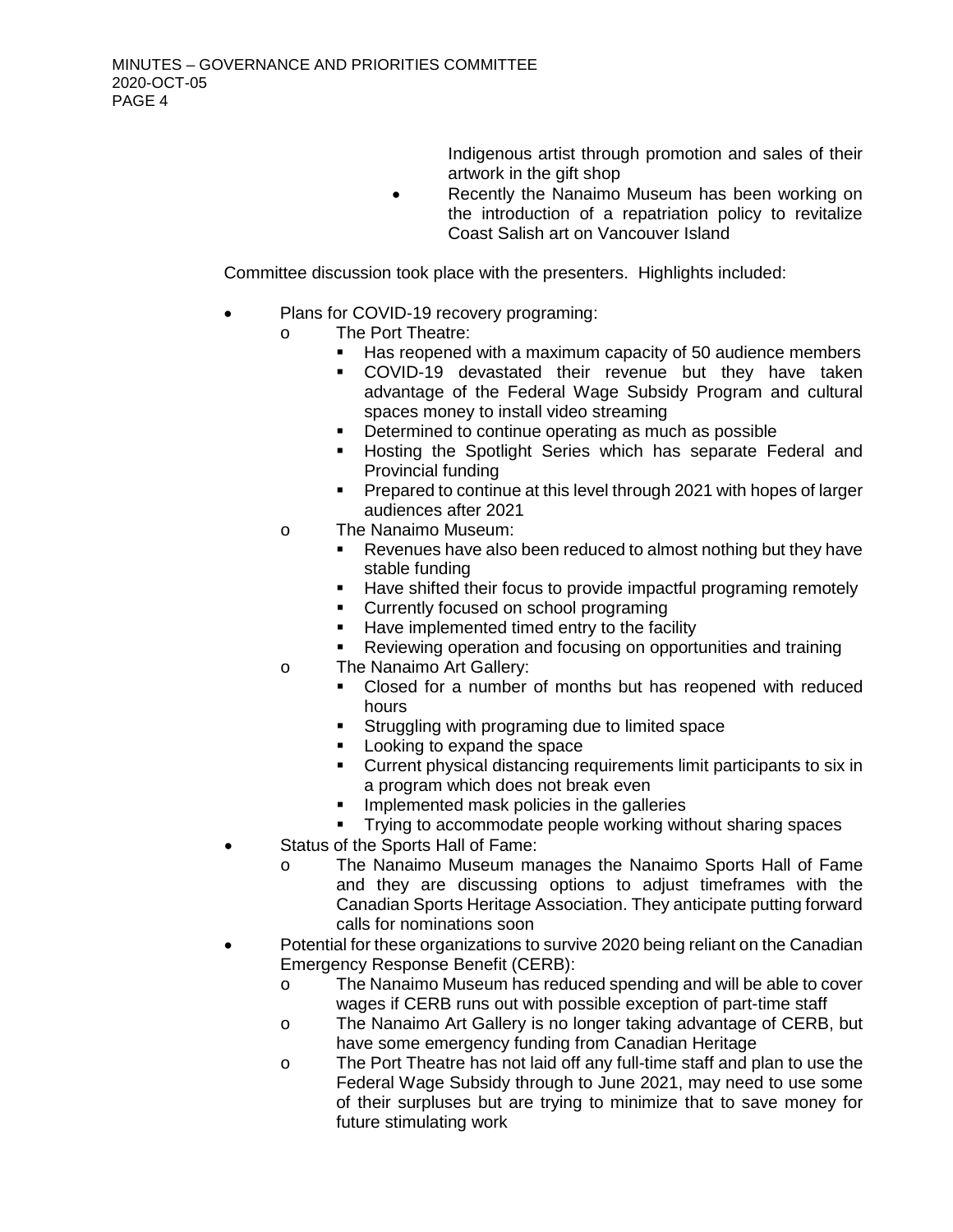- Noted some of the current programs/services available: Symphony from your Sofa, Boarder X exhibit, and the Nanaimo Museum gift shop
- Working with partners to apply for grants available through the federal government, related to urban Indigenous organizations and on reserve organizations
- Funding Applications:
	- o The Nanaimo Museum is working with partners to apply for grants and have access to funds from the Canadian Heritage Association
	- o The Nanaimo Art Gallery is applying for some Vancouver Foundation funding
	- o The Port Theatre receives funding through the Department of Canadian Heritage to present the Spotlight Series, will not break even with 50 seat capacity, would not be managing without the City's funding or federal funding
- Process for artists to host exhibitions at the Nanaimo Art Gallery exhibitions are curated three years in advance
- Potential need for increased digital infrastructure to reliably connect with schools and the community
- Amount of programing available online, challenges of monetizing online services, and managing resources efficiently
- Restrictions/limitations of infrastructure that is currently available
	- (3) Evolving our Programs to Create Impact
		- (a) Program Review of Cultural Grants

Julie Bevan, Manager, Culture and Events, provided a PowerPoint presentation. Highlights included:

- Noted the "Hub City Walls" mural program is open for submissions for 2021
- City investment in culture is provided through three funding streams:
	- o Culture and Heritage Operating Grants \$312,318 for 2021, available for those who provide ongoing services in the community and funds their core expenses, funded 23 applications for this grant in 2019, currently five groups that receive three year funding from this grant
	- o Culture and Heritage Project Grants \$44,407 for 2021, available for one time or reoccurring cultural initiatives, when the Culture Plan was approved in 2014 Council increased this fund by 10% for five years, last increase was 2019, 20 applications received in 2019 and 17 were funded, demand has increased for this grant
	- o Downtown Event Revitalization Fund \$150,000 for 2021, established to encourage events that enhance downtown, 25 applications in 2019 and 24 projects were funded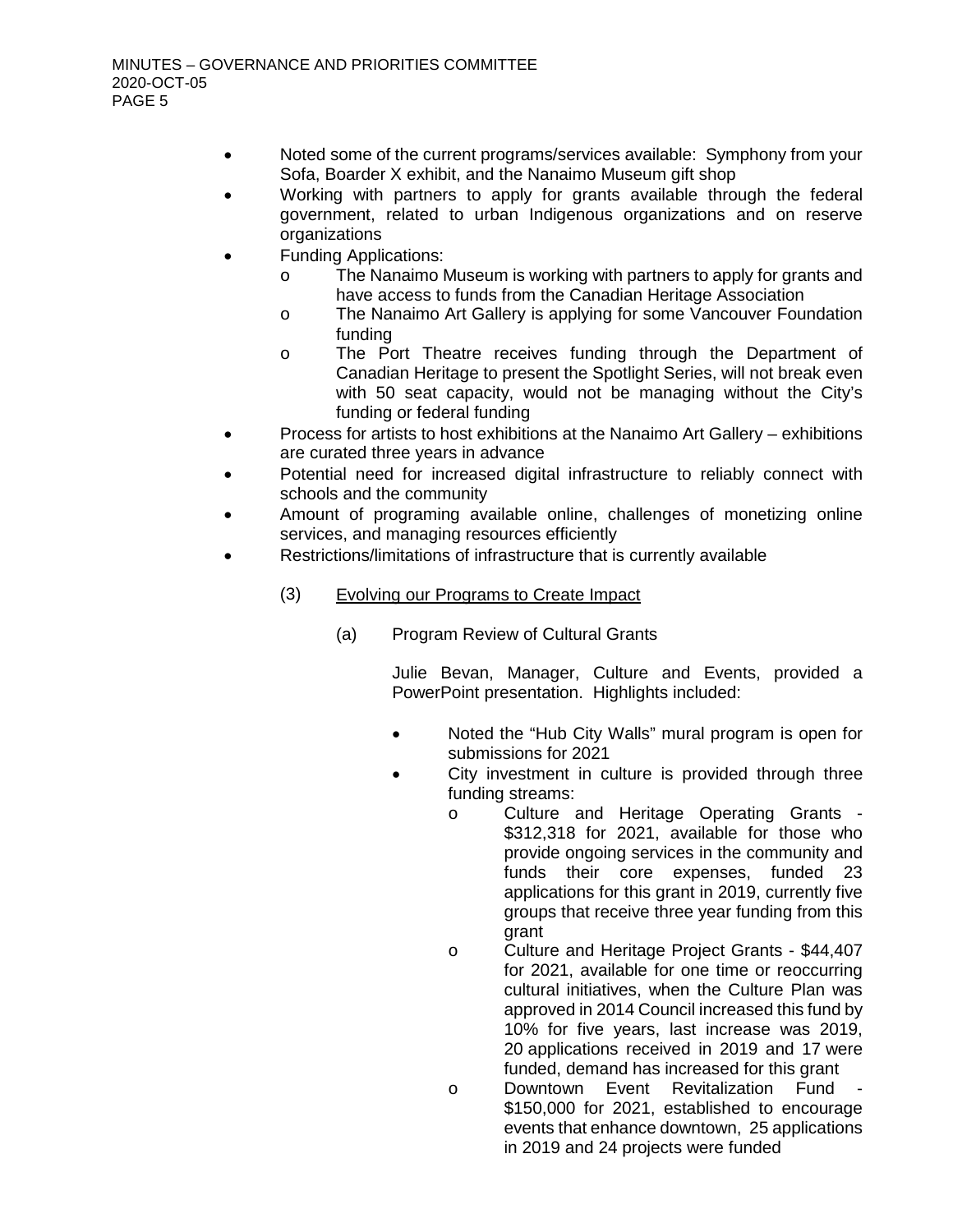- Issues that warrant research are adjusting to reflect equity and accessibility
	- Staff want to review eligibility requirements, assessment criteria, reporting, and budget requirements for applicants

Committee discussion took place. Highlights included:

- Community engagement regarding the selection of community artwork
- Opportunities during COVID-19 to review practices
- Feedback from the community regarding the current process
- Clarification that Staff are asking to conduct a review of the previous 2014 process/model to assess if it is still applicable and will include community input within the review
- Concept of allowing the community to vote on community art pieces
- Previous public engagement regarding public art was done through the Culture, Heritage and Social Planning Committee and submissions are currently reviewed by Staff
- Staff want to review best processes and practices of other municipalities
- Feedback received regarding the recent mural artwork downtown
- Including the permissive tax exemptions in the per capita calculations for grants
- Relationship between Arts and Culture and the REIMAGINE NANAIMO review
- Staff plan to review how grants are allocated rather than a complete financial review
- Ensuring the list of values articulated in Council's Strategic Plan align with the grant process
- Clarification that the proposed review is on the three funding streams provided through the Culture Department

It was moved and seconded that the Governance and Priorities Committee recommend that Council endorse a review of the three grant funding programs administered by Culture & Events (Culture & Heritage Operating Grants, Culture & Heritage Project Grants, and Downtown Event Revitalization Grants), including research on best practices and dialogue with community stakeholders, and return with recommendations to improve and evolve processes to continue to meet the needs of the Nanaimo cultural community. The motion carried unanimously.

- (4) Art in Public Spaces
	- (a) Update on RFP No. 2489 Call for Artists for Permanent Art at Maffeo Sutton Park

Julie Bevan, Manager, Culture and Events, provided a PowerPoint presentation. Highlights included:

• Current Poet Laureate position is vacant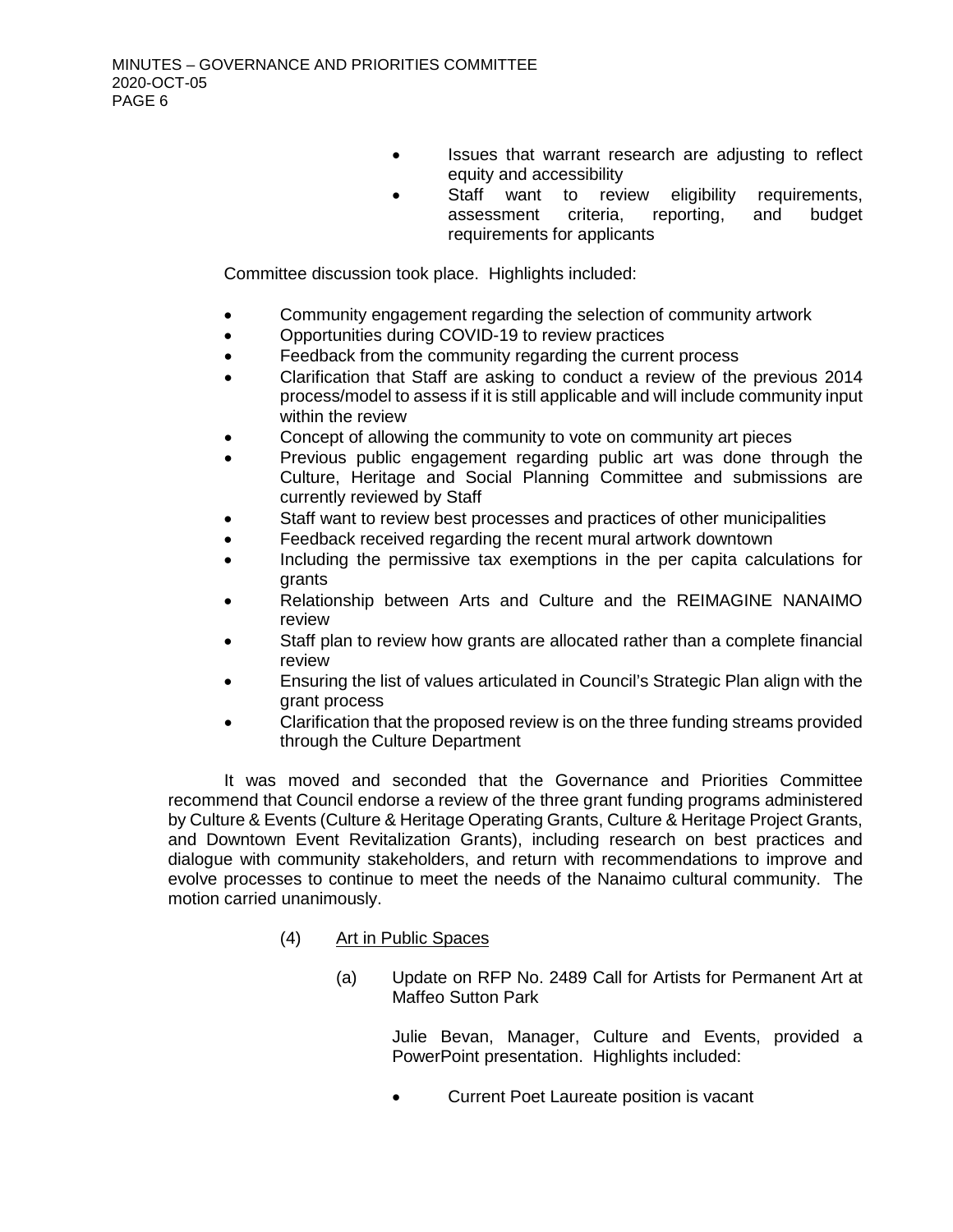- Staff have received feedback from the literary community that the honorarium for the Poet Laureate position is not reflective of the work involved
- Staff are reassessing the Poet Laureate program to make it more flexible and inclusive

Provided a video titled "Concerts in the Parking-lot 2020", regarding five concerts held at local Nanaimo senior facilities in lieu of the Concert in the Park events during COVID-19.

(b) Art in Public Spaces Working Group

Julie Bevan, Manager, Culture and Events, provided images of some of the public art currently on display throughout the community in 2020.

Committee discussion took place. Highlights included:

- Potential for increasing the honorarium for the Poet Laureate program
- Ownership of the Poet Laureate's material artists retain the rights to their work and the City has an agreement to use the material
- Expanding support for music and art in the community
- Clarification regarding intended mandate of the proposed working group
- Creation of a task force and the need to review committee structures
- Clarification that recommendation would allow Staff to create the framework to create this working group and return to Council for a decision
- Subiect of committees potentially coming before Council in January
- Public participation in the proposed working group

It was moved and seconded that the Governance Priority Committee recommend that Council endorse the creation of an Art in Public Spaces Working Group to be facilitated by Culture & Events Staff. The motion carried unanimously.

Committee discussion took place regarding \$50,000 not previously allocated to a public art piece that may potentially be available and the City collaborating on a totem pole project with the Nanaimo Aboriginal Centre.

(5) Building Capacity and Engaging with Art and Culture Communities in Nanaimo

Introduced by Julie Bevan, Manager, Culture and Events.

Presentation:

1. "Song for Nanaimo" by Sonnet L'Abbe, songwriter.

The Governance and Priorities Committee Meeting recessed at 3:06 p.m. The Governance and Priorities Committee Meeting reconvened at 3:19 p.m.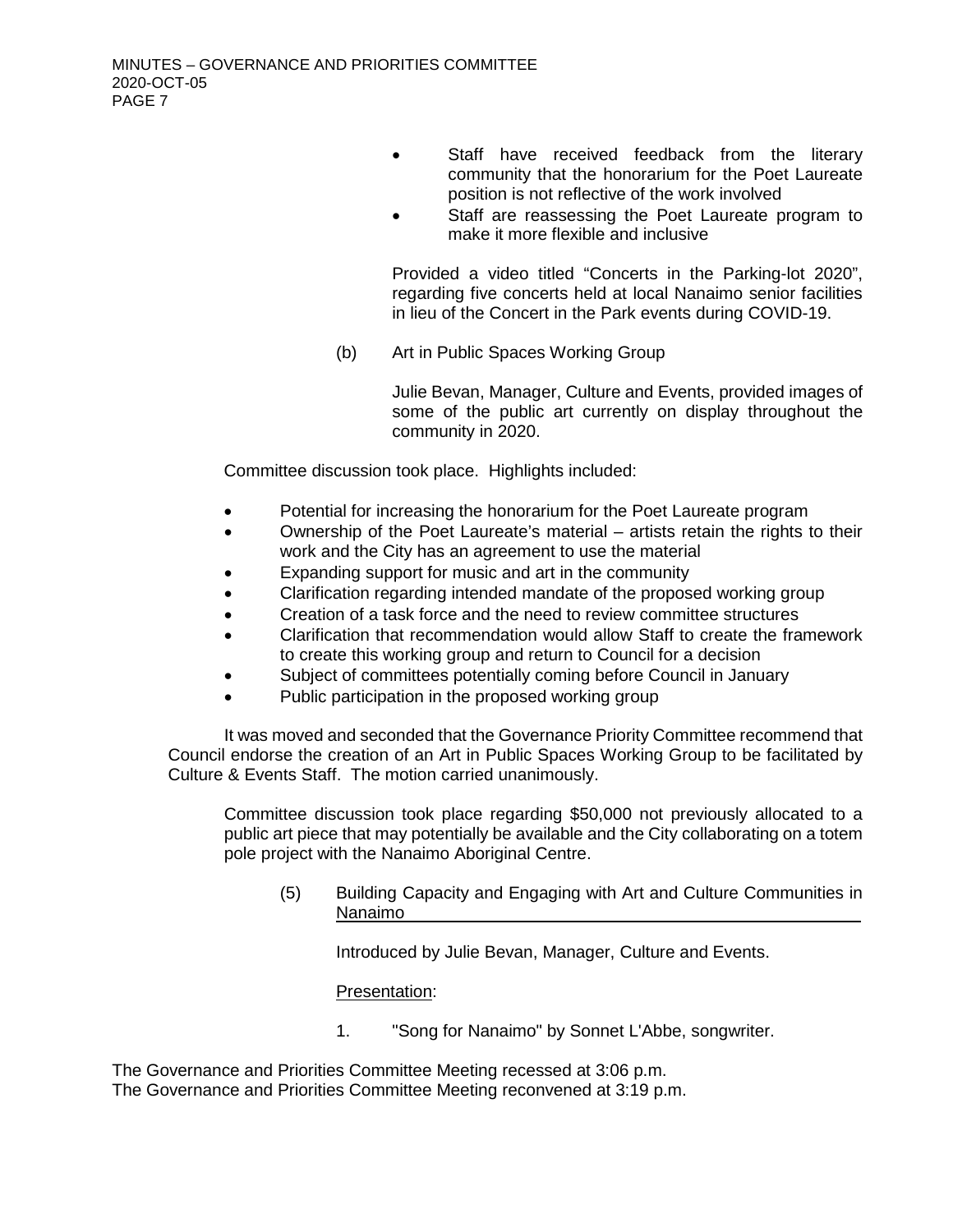### b. REIMAGINE NANAIMO:

(1) REIMAGINE NANAIMO Strategic Conversation - Arts and Culture **Communities** 

Julie Bevan, Manager, Culture and Events, provided a PowerPoint presentation. Highlights included:

- Planning strategic conversations regarding five identified themes
- Ten focus group sessions are planned to explore the five identified themes in depth
- Five identified themes:
	- o Sustainability: funding, skill and resource sharing<br>
	o Reconciliation and decolonization: advancing ethi
	- Reconciliation and decolonization: advancing ethical changes
	- o Our people: growing and retaining talent<br>
	o Spaces for culture: needs for the future
	- Spaces for culture: needs for the future
	- o Collaboration, partnerships and building community
- Themes were generated from a cultural plan for Nanaimo, research, and dialogue with local leaders/organizations
- Looking for actions the City can take to help the community flourish

Committee discussion took place regarding the meaning of the term decolonization.

(2) REIMAGINE NANAIMO Phase 1 Update

Introduced by Dale Lindsay, General Manager, Development Services.

#### Presentation:

- 1. Lisa Bhopalsingh, Manager, Community Planning, provided a PowerPoint presentation. Highlights included:
	- Overview of the REIMAGINE NANAIMO project as a review of six strategic plans:
		- o Official Community Plan
		- o Parks, Recreation and Culture Master Plan
		- o Active and Sustainable Transportation Plan<br>o Climate Action Plan
		- o Climate Action Plan<br>o Economic Developm
		- o Economic Development Strategy<br>o Water Supply Strategic Plan
		- Water Supply Strategic Plan
	- Currently in the middle of phase one and gathering ideas
	- Had to adapt engagement approach due to COVID-19 and focus more on online engagement
	- Main platform being used is "Get Involved Nanaimo"
	- Analytics for "getinvolvednanaimo.ca" as at 2020-SEP-18:
		- o Total visits 5,200<br>
		o Total registered 6
			- o Total registered 671<br>o Participated in surve
			- Participated in survey 700
			- o Stories submissions 7
			- o Ideas submissions 44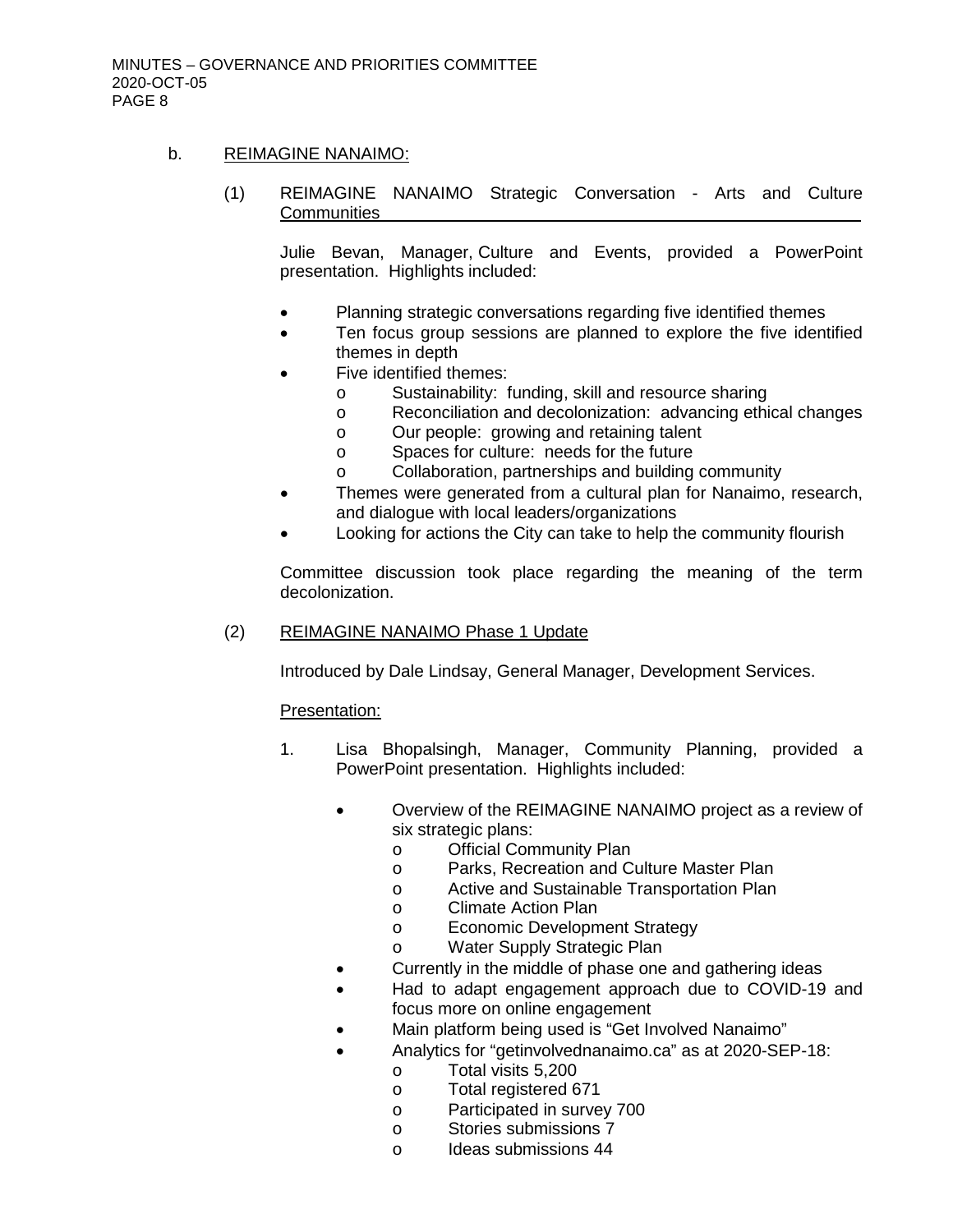- o Community map posts 167
- People are now becoming more aware of the program through various marketing efforts
- Parks Recreation and Culture Department hosted 31 pop-up stations in local parks for in person public engagement

Committee discussion took place regarding the potential for further pop-up stations during the fall and winter. Staff are looking into the possibility of holding pop-up stations in malls.

- Challenged Council and Staff to talk to at least ten people about REIMAGINE NANAIMO to spread awareness
- Community welcome meetings held August  $18<sup>th</sup>$  and  $25<sup>th</sup>$  engaged community representatives
- Encouraging community/stakeholder groups to engage with their contacts and provide feedback on REIMAGINE NANAIMO
- Using the engagement done by the Health and Housing Task Force
- Currently in the process of doing a statistically valid survey by mail with a return deadline of October 30<sup>th</sup>
- Provincial Election may impact the survey responses
- Survey return target is 500 and to ensure the most accurate representation Staff have set aside 100 surveys to send to areas that do not provide an adequate number of responses to the initial survey
- Creative Community contest is intended to create initiative for people to share their inspiration for a future Nanaimo in their own way
- Staff have also used traditional advertising through newspaper and radio advertisement
- Media coverage is encouraged wherever possible to boost awareness and participation
- Staff are hoping to increase engagement numbers in the coming months

Committee discussion took place. Highlights included:

- Commended Staff for undertaking this large project
- Using social capital to support the REIMAGINE NANAIMO project
- Feedback/input from local teachers
- Councillors engaging on "Get Involved Nanaimo"
- Criticism heard on social media about the survey and that the survey is only one method of engagement
- Committees helping to engage and guide the REIMAGINE NANAIMO process
- Considering the soul of Nanaimo

## c. AGENDA PLANNING:

1. Governance and Priorities Committee Agenda Planning

Introduced by Sheila Gurrie, Director, Legislative Services.